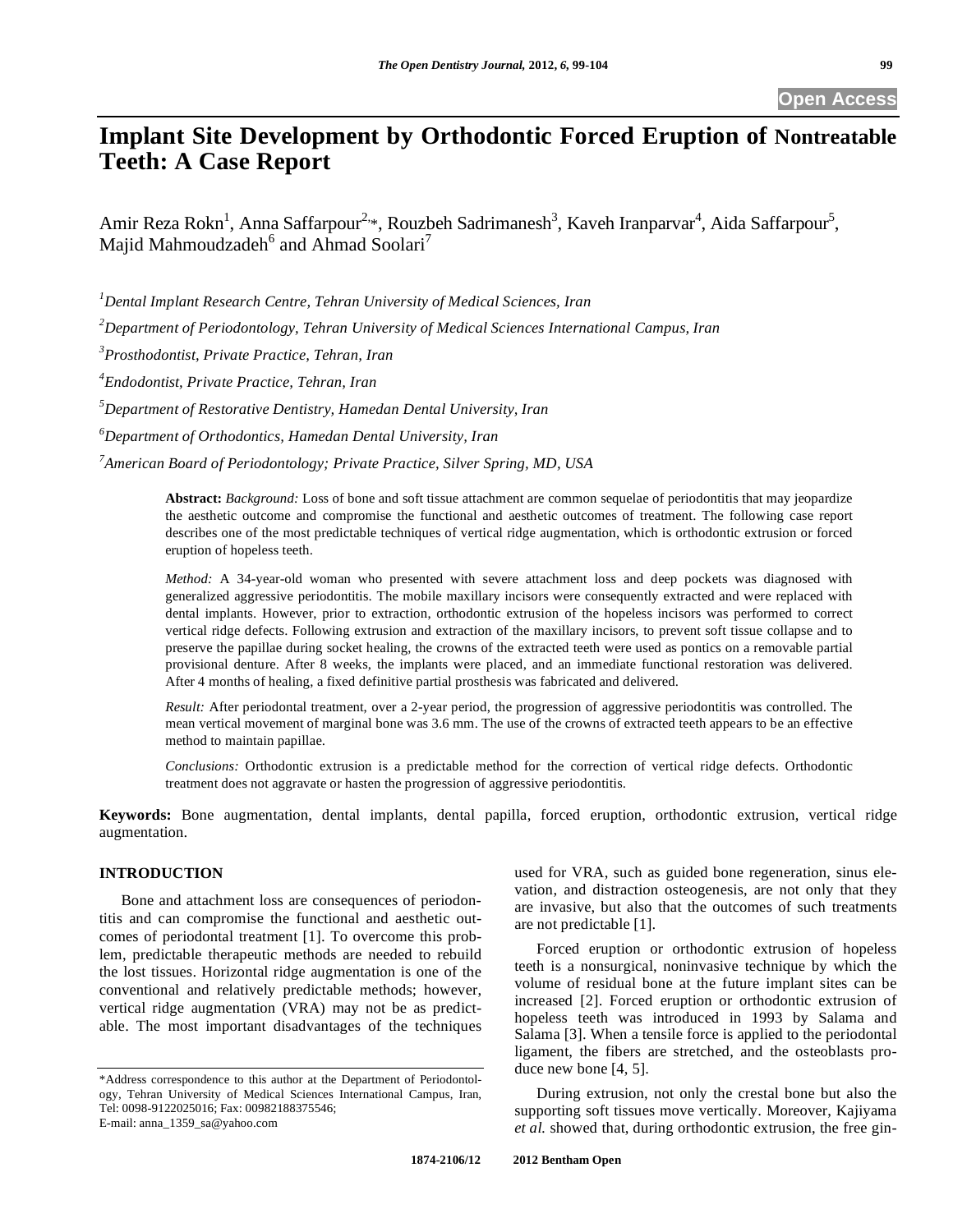#### **100** *The Open Dentistry Journal, 2012, Volume 6* **<b>***Rokn et al. Rokn et al.*

giva moved about 90% and the attached gingiva about 80% of the extruded distance [6]. Forced eruption of the teeth not only increases the dimensions of the alveolar bone [7, 8], but it also moves the free gingiva and interdental papillae coronally, whereas the location of the mucogingival junction remains constant. This can enhance aesthetics, especially in the anterior maxilla. For that reason, studies and case reports have reported the use of forced eruption for the management of interdental papillae before placement of implants [9].

In the present case report, aesthetics and function were re-established in a patient who suffered from generalized aggressive periodontitis (GAP) via forced eruption, papilla preservation, and implant placement.

### **CASE DESCRIPTION AND RESULTS**

A 34-year-old white woman was referred to the Department of Periodontics at Tehran Medical University in 2006. Her chief complaints were mobility and spacing between her maxillary teeth that had developed during the past year, gingival bleeding, and swelling. The patient was especially concerned about all four maxillary incisors (Fig. **1**).

She had a history of periodontal disease and had undergone periodontal surgery three times, at the ages of 14, 22, and 27 years, in the posterior regions of both arches. All previous treatments had been performed by a general dentist. The medical history of the patient's family revealed that her mother had lost her teeth in her youth because of loosening; her brother had also suffered from severe periodontal disease.

All the teeth were present except for the mandibular right third molar. The patient had poor oral hygiene, with a Plaque Index of 97%, and bleeding on probing (BOP) was observed in all regions. Radiographic evaluations revealed moderate to severe generalized bone loss (Fig. **1**). The mobility was grade I at teeth #5, #14, #15, #26, and #30; grade II at teeth #1, #2, #3, #4, #7, #10, #12, #13, #23, #24, and #25; and grade III at teeth #8 and #9. In addition, tooth #3 had grade I distal furcation involvement, and tooth #30 had grade I buccal furcation involvement. According to the clinical and radiographic findings, the patient was diagnosed with GAP. The objectives of treatment were to control the advancement of the disease, reduce tooth mobility, re-establish aesthetics and function, and, in general, obtain predictable and sustainable results.

Treatment began with instruction in oral hygiene. Next, scaling and root planing were performed. Amoxicillin (250 mg) and metronidazole (250 mg) three times a day and 0.2% chlorhexidine mouth rinse (two times a day) were prescribed for 7 days afterward.

Since poor oral hygiene had caused recurrence of the disease, the patient entered a maintenance phase before initiating any further treatment. After 6 months, the Plaque Index had decreased to 16%, but BOP was still about 40%. Mobility of the teeth had decreased, except in the anterior maxilla. In addition, although a decrease in pocket depth (average of 2 mm) was observed, pockets deeper than 5 mm and BOP were still present in all regions.



**Fig. (1).** *Above*: Initial panoramic and clinical views of occlusion and tooth alignment. *Below*: Periapical radiographs of the maxillary incisors.

During phase II of treatment, to eliminate the deep pockets, periodontal flaps and correction of bone contours (osteoplasty) were performed in all but the anterior maxilla. No significant decrease in the mobility of the maxillary incisors was observed. Grade III mobility of the central incisors made mastication very difficult. The crown/root ratio of the central incisors was about 2/1, which explained the severe mobility (Fig. **1c**). Because of these problems and the unpleasant appearance of the central incisors, we decided to extract them. The patient insisted on replacement of her lost teeth without any damage to adjacent teeth.

In agreement with the patient's wishes, and taking into consideration the crown/root ratio of the canines and premolars and the extent of the future edentulous area (Fig. **1b**), the decision was made to place implants. However, pronounced, severe bone loss had occurred in the anterior maxilla as a result of the GAP, such that the extractions might lead to collapse of the soft tissue, aggravation of vertical defects of the ridge, and vertical bone resorption. For these reasons, forced eruption of the hopeless teeth was used to decrease the amount of bone resorption.

Tomography and standard periapical radiography were used to evaluate the extruded bone and assess alterations in the crestal bone. Before orthodontic treatment, the distance between the floor of the nose and the marginal bone of each hopeless tooth was evaluated and registered. These distances ranged between 12.8 and 15.7 mm for the maxillary incisors (Fig. **2**). Edgewise brackets were bonded to the surfaces of all maxillary teeth between and including the first molars (Fig. **3**).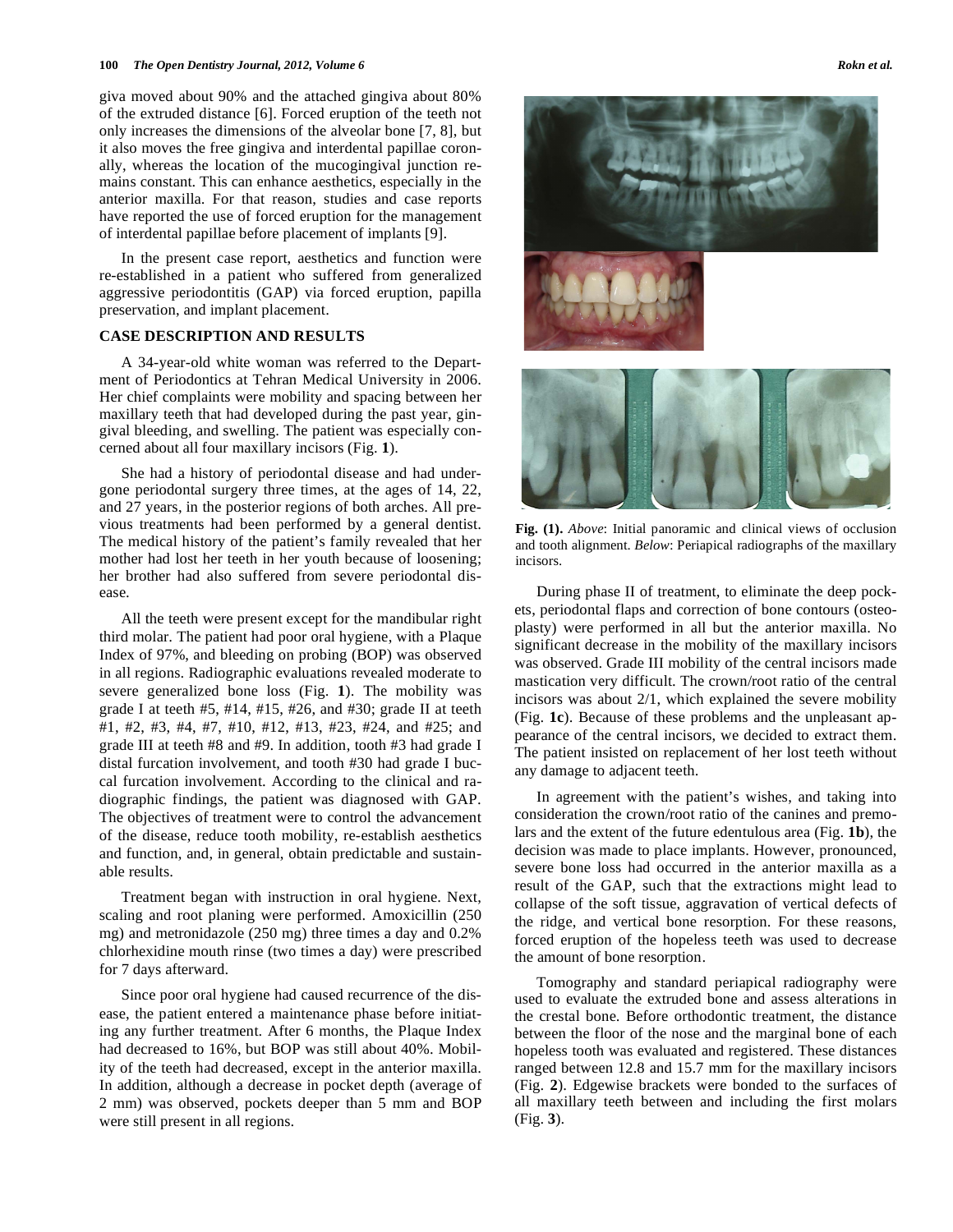

**Fig. (2).** Tomographic scans of the maxillary incisors before treatment (*top row*) and after treatment (*bottom row*). *Left to right*: right lateral incisor, right central incisor, left central incisor, left lateral incisor.



**Fig. (3).** Forced eruption was initiated.



**Fig. (4).** After extraction, the central incisor sockets were filled with Bio-Oss up to the level of the alveolar crest.

Extrusion was performed over the course of 4 months. The patient was checked every 2 weeks, and all interferences between the palatal surfaces of the anterior maxillary teeth and the incisal edges of the anterior mandibular teeth were eliminated. When the original and final casts (after 16 weeks) were compared, the teeth were determined to have been displaced 4 mm from their baseline locations.

In extrusion of the hopeless teeth, the bone level of the adjacent teeth dictates the amount of extrusion. Comparison of the marginal bone levels of the lateral incisors with those of the canines revealed that the amount of extrusion was sufficient after 4 months. To compensate for the bone resorption that would inevitably follow implant placement, the orthodontic extrusion was allowed to progress somewhat beyond the marginal bone levels of the canines (slight overtreatment).

Comparison of radiographs obtained before and after extrusion revealed that the relationship between the cementoenamel junction and the marginal bone remained constant. In addition, the depth of the vertical defect at the mesial of the left central incisor had decreased.

After 4 months of stabilization, the maxillary incisors were extracted. Before extraction of the teeth, standardized tomography was performed using a template. The amount of bone that had been regenerated in the incisor area ranged between 2 and 3.9 mm (Fig. **2**). The incisors were extracted gently. The sockets of the central incisors were filled with bone grafting material (Bio-Oss) up to the level of the crestal bone (Fig. **4**).

Extraction of the teeth without preservation of the soft tissue will lead to soft tissue collapse and loss of the interdental papillae, and the resultant dark spaces in the interproximal regions will compromise the aesthetic results of treatment. Therefore, to preserve the soft tissue architecture and ensure a better aesthetic result, the extracted teeth were used as pontics during healing of the extraction sites. The extracted teeth were cut 2 mm below the gingival zenith, pulpal tissues were removed, and the cut surfaces were shaped into ovate pontics using composite resin. After the crowns were placed into their respective sockets, they were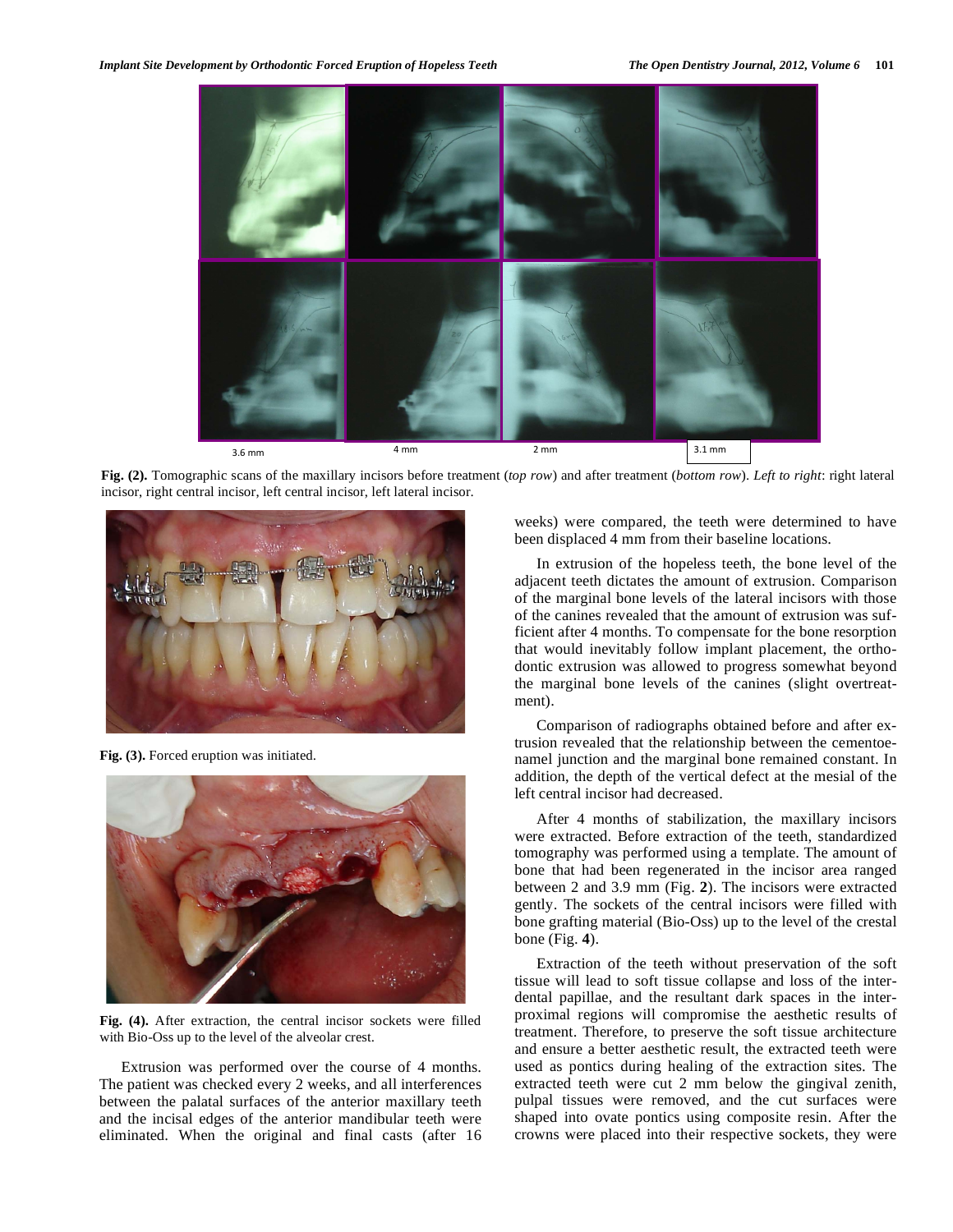

**Fig. (5).** *Left*: The remodeled extracted teeth were attached to a previously fabricated removable acrylic resin partial denture in their original positions. *Right*: Provisional denture in use.



**Fig. (6a).** View of the sockets at 5 weeks after extraction.



**Fig. (6b).** Bone mapping using an acrylic resin template.

attached to each other using flowable composite. The positions of the teeth were registered using a silicon index. The reshaped extracted teeth were attached to a previously fabricated removable acrylic resin partial denture in their original positions (Fig. **5a**), and the denture was delivered to the patient about 3 hours after extraction of the teeth. The patient was instructed to wear the prosthesis continuously except for cleaning. This continuity of use was essential to maintain soft tissue form (Fig. **5b**).

To keep the Bio-Oss granules in place, the patient was advised not to remove her denture earlier than 1 week after surgery to perform oral hygiene. Amoxicillin 250 mg and Metronidazole 250 mg (every 8 hours for 7 days) were prescribed. No abnormal clinical signs or symptoms of inflammation were seen during the first week.

One month after extraction of the teeth, epithelialization of the socket surfaces was complete (Fig. **6a**). During the healing period, minor soft tissue recession of about 1 mm was observed at the gingival margin and interdental papillae.



**Fig. (6c).** Shaping of the cast, based on the results of bone mapping.

Because raising flaps in the edentulous region for the placement of implants might increase the risk of tissue recession, a model-based, flapless implant placement technique was used. For this reason and to evaluate the bone volume after extraction of the teeth and determine the ideal paths of implants, a template was made using transparent acrylic resin (Fig. **6b**). Four holes were made at the buccal and lingual surfaces of the template at the lateral incisor sites. After local anesthesia had been administered, bone mapping was achieved via the holes made on the template. The template was inserted back onto the cast, and the stone was reshaped based on the recorded measurements. The outcome of the reshaping thus accurately represented the patient's residual bone (Fig. **6c**). Model surgery was done, and implant analogues were inserted into the cast to determine the primary paths of the implants. Access holes to the implant analogues were prepared in the template and were filled with guttapercha. After a cone beam computed tomogram was obtained with the template in place, the final paths of the implants were corrected on the template (Fig. **6d**).

On the day of surgery, two implants, each 3.5 mm wide and 15 mm long, were placed in the lateral incisor sites using the template with the flapless method. Immediately after surgery, an implant-level impression was taken. Within 2 hours, a provisional prosthesis had been prepared and was delivered to the patient without any functional occlusion.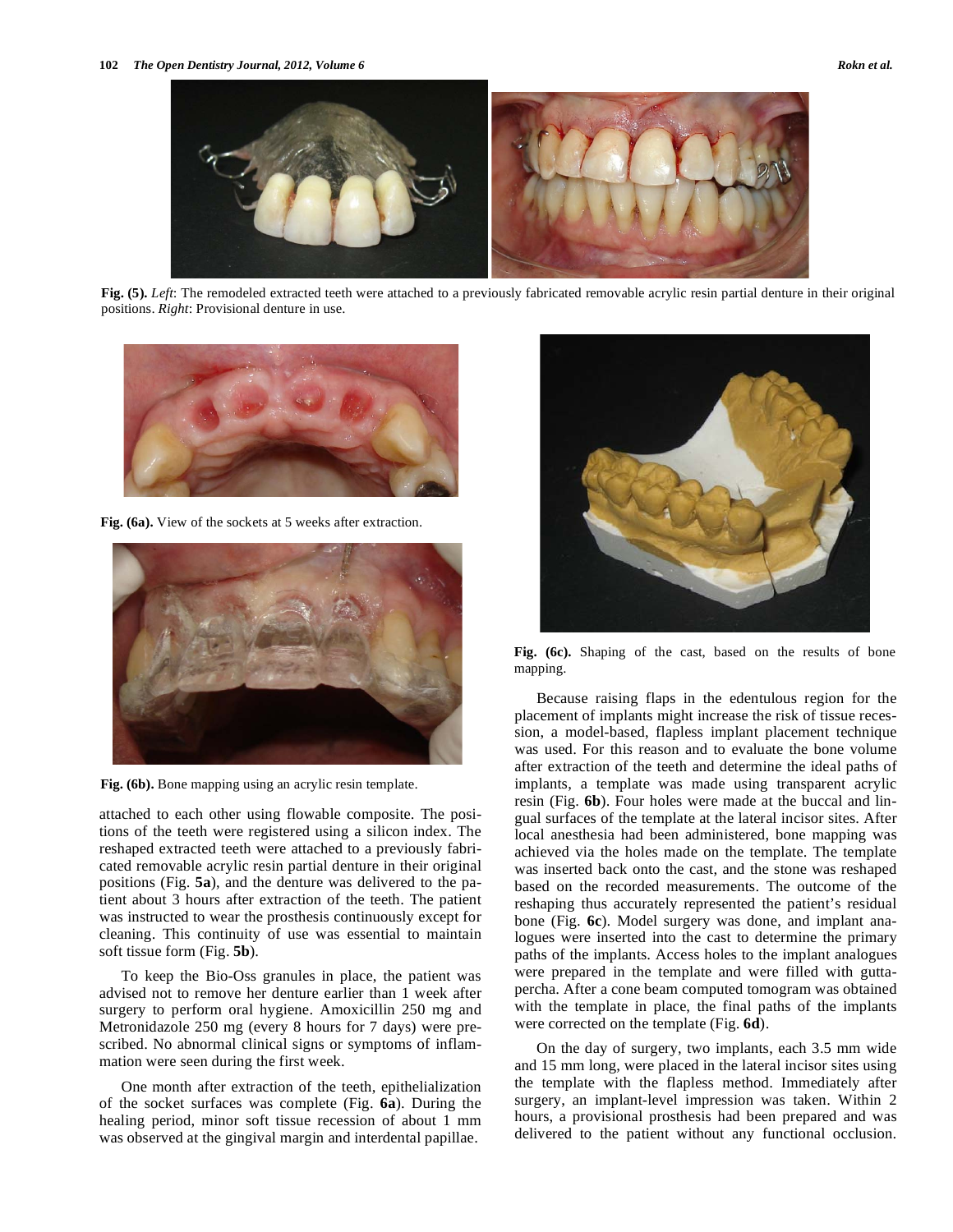

**Fig. (6d).** Cone beam computed tomography with the template in place.



**Fig. (7).** *Left*: Periapical radiograph at 4 months after implant placement. *Right*: The definitive restoration.

The patient was instructed to maintain oral hygiene and to avoid biting with the anterior teeth. After 1 week, the sutures were removed. The definitive prosthesis was delivered to the patient after 4 months (Fig. **7**).

#### **DISCUSSION**

In the present patient, GAP was controlled with conventional periodontal treatments, and, over the course of 3 years of follow-up treatment, continued maintenance stopped the progression of the disease. In this patient, severe recession, mobility, and migration were observed in the anterior maxilla. The treatment plan employed correction of the hard tissue dimensions through forced eruption, soft tissue management via the preparation of ovate pontics using the crowns of the extracted teeth, and, finally, placement of implants with a flapless technique.

The use of orthodontic techniques for ridge augmentation before placement of implants has been poorly documented to date, and most studies that have investigated this possibility are case reports [9-11]. In 1992, Salama and Salama introduced the technique of extruding hopeless teeth with the aim of improving the hard tissue dimensions at implant placement sites. They called their technique *orthodontic extrusive remodeling*. In this technique, after extrusion of the hopeless teeth and a period of stabilization, the hopeless teeth are extracted and implants are placed at the sites [3]. With this nonsurgical technique, which employed orthodontic principles, a three-dimensional improvement in the hard and soft alveolar tissues was obtained, so that placement of prosthetically oriented implants was possible. This is particularly important from the viewpoint of aesthetics, especially in the anterior maxilla. Mantzikos and Shamus later used this technique to improve the dimensions of the anterior maxillary ridge before placement of implants. They showed that forced eruption was an efficient means of accomplishing this goal and also provided desirable aesthetic results in the definitive restoration [11].

During extrusive movements, the depth of pockets related to any teeth affected with periodontal disease will decrease. Mantzikos and Shamus explained this process as "reversion or pocket lining" [10]. However, the application of a tipping force in the facial direction during forced eruption can lead to an increase in the faciolingual dimension of the ridge [12, 13].

In the present case, the crowns of extracted anterior maxillary teeth were cut 2 mm apical to the cementoenamel junction and were formed into ovate pontics. The ovate pontics were employed to help preserve (1) the clot on the graft materials and tooth socket, (2) the interdental papillae and gingival contours, and (3) the emergence profile. Because of the extent of the edentulous region in anterior maxilla, it was not